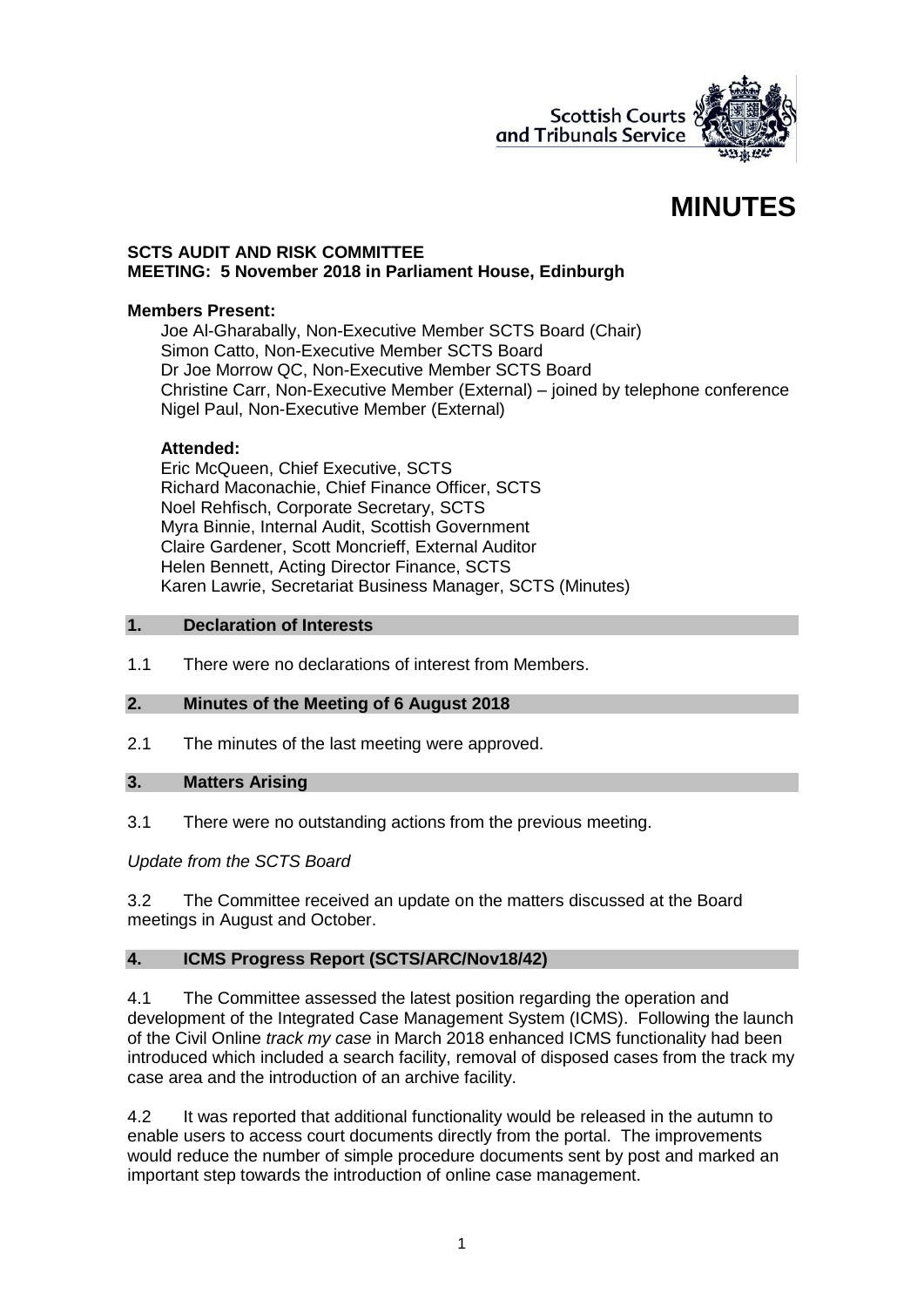4.3 The development of phase 2, online submission, had entered its test cycle with an anticipated launch date of  $1<sup>st</sup>$  Quarter 2019-20. Members welcomed the assurance that considerable business change activity would be undertaken to ensure the successful launch and requested that an ICMS milestone summary report be provided to all ARC meetings during the course of 2019

# **5. Internal Audit (SCTS/ARC/Nov18/43)**

5.1 Internal Audit reported on the progress made with the 2018-19 Internal Audit Plan since the last meeting in August. Two of four reviews had been completed with one report finalised and the second in draft. The Committee expressed concern over Internal Audit proposals to to change the scope and timing of the Procurement and the ICMS Change Process audits. Members requested sight of the agreed timetable of the remaining audits.

#### **Action: The Executive and Internal Audit to discuss the scope and timing of the two audits outstanding. The agreed timing to be shared with Members.**

5.2 It was anticipated that all planned audits would be completed by the end of the Audit year.

## **6. Assurance and Best Value Framework (SCTS/ARC/Nov18/44)**

6.1 The Committee considered the Assurance and Best Value Framework which provided an overview of the assurance sources in place across the organisation in relation to key functions, services and best value themes. An updated version of the tracker was presented to the Committee as part of its annual work programme.

6.2 The Committee welcomed the tracker and agreed that it provided a focus on the key assurance areas and sources of relevance of SCTS. They suggested that consideration should be given to some form of light-touch assessment of the Executive's confidence in the overall assurance rating for each entry being added to the tracker and also agreed that a new category should be added in relation to the readiness of the organisation to capitalise on new digital initiatives. Members confirmed that the document should be maintained and presented to their meetings annually.

## **7. Review of Core Work Plan and Deep Dive Sessions for 2019-20 (SCTS/ARC/Nov18/45)**

7.1 The Core Work Plan and proposed Deep Dive Sessions for 2019-20 were reviewed. Members agreed the deep dive sessions for coming year.

- April 2019 Financial Strategy & Outlook *(including impact of Brexit)*
- Aug 2019 Business Transformation Service to Child & Vulnerable Witnesses
- Nov 2019 Partnership working key relationships and benefits
- Jan 2020 Information Security

## **8. Anti-Fraud Policy (SCTS/ARC/Nov18/46)**

8.1 The SCTS Anti-Fraud Policy was being revised to reflect changes in SCTS staff structures, options open to staff to report alleged fraud, internal communication processes and procedures, and the role of internal audit external specialist resource in investigations into alleged fraud.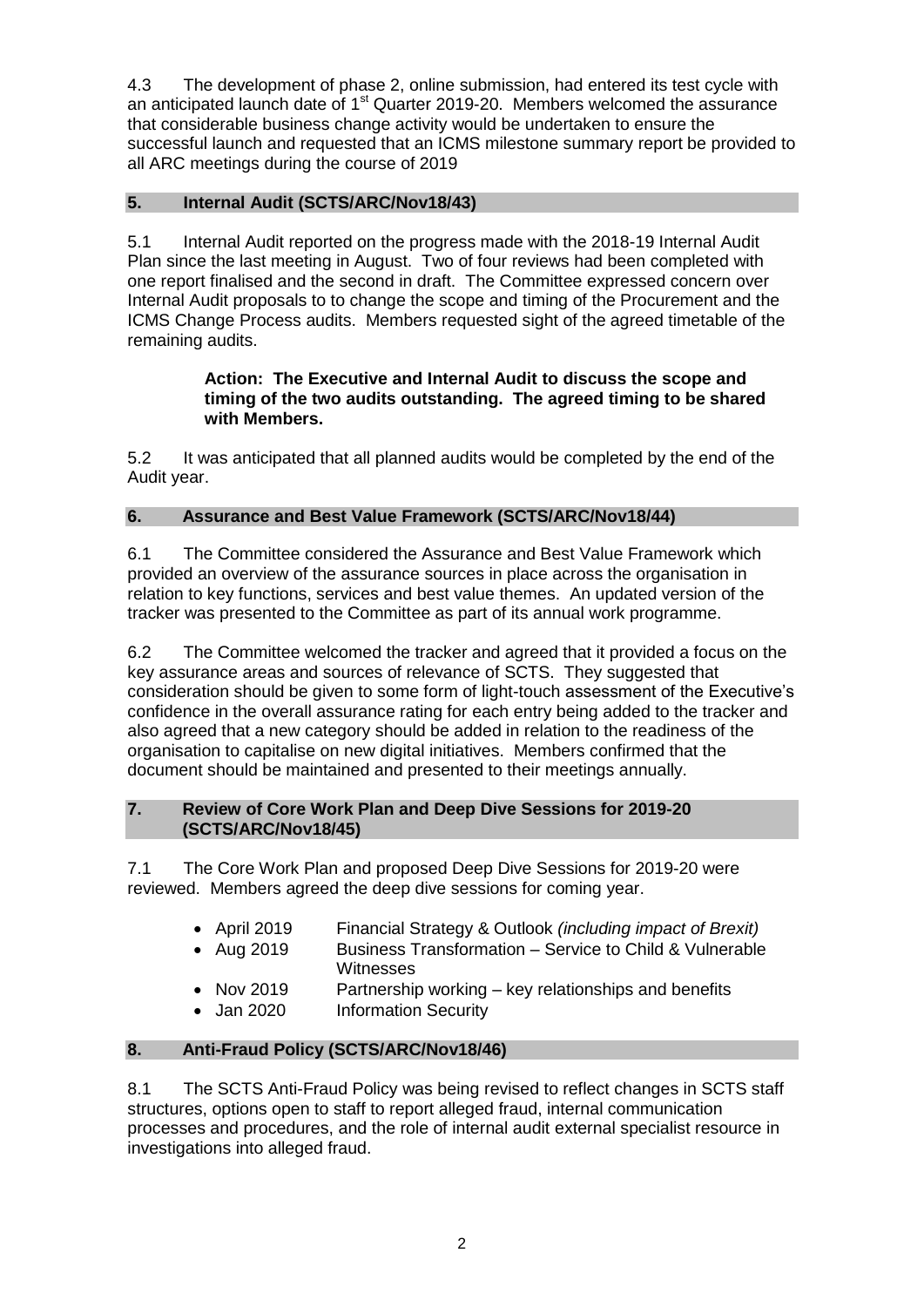8.2 A recommendation on the way forward and the draft Policy and Response Plan would be presented to the Executive Team in November and, if approved, would be submitted to the Audit and Risk Committee for their approval in January.

## **9. Contract Management Update (SCTS/ARC/Nov18/47)**

9.1 Following an internal audit of SCTS Contract Management a number of recommendations were made to improve the overall effectiveness of the function. A new Head of Procurement, appointed in July, had reviewed and considered his approach to addressing recommendations identified.

9.2 The Committee welcomed the appointment and the new proactive approach to the SCTS Procurement but reinforced the need to ensure that all of the recommendations in the Contract Management review were achieved or, given the proposed greater proactivity, surpassed to the satisfaction of Internal Audit.

## **10. Corporate Risk Register (SCTS/ARC/Nov18/48)**

10.1 The Corporate Risk Register was discussed. Members were content that the necessary control and actions required were recorded appropriately and taking place.

## **11. Any Other Business**

11.1 None.

## **12. Papers for Scrutiny/Exception Reporting Only**

12.1 The following papers had been circulated for scrutiny:

- Scottish Government Audit Committee Handbook Response
- Action Tracker
- Data Incidents Report
- Fraud, Theft and Losses Report
- ICT Risk Register
- Core Work Plan
- Internal Audit Workforce and Succession Planning
- Internal Audit Health and Safety Review

## **13. Date of Next Meeting**

13.1 The next meeting would be held on Monday 28 January 2019 in Parliament House, Edinburgh.

## **14. Deep Dive Session – SCTS Digital Strategy**

14.1 The Committee welcomed Kay McCorquodale, Chief Development and Innovation and Claire Taylor, Director IT, to the meeting to explore the SCTS Digital Strategy which set out the direction for the next five years to improve the administration of justice in recognition of continued advances in digital innovation, coupled with growing public expectation. The Committee tested the key priorities, governance and risk areas, highlighting the importance of successful incremental change matched with the new skills and culture change across the organisation.

14.2 Reflecting the digital ambitions the Committee reinforced the importance of digital transformation being infused into the business, and not simply following the latest technology. In exploring the governance structure the Committee suggested that the SCTS Technical Design Authority would benefit from external and independent oversight.